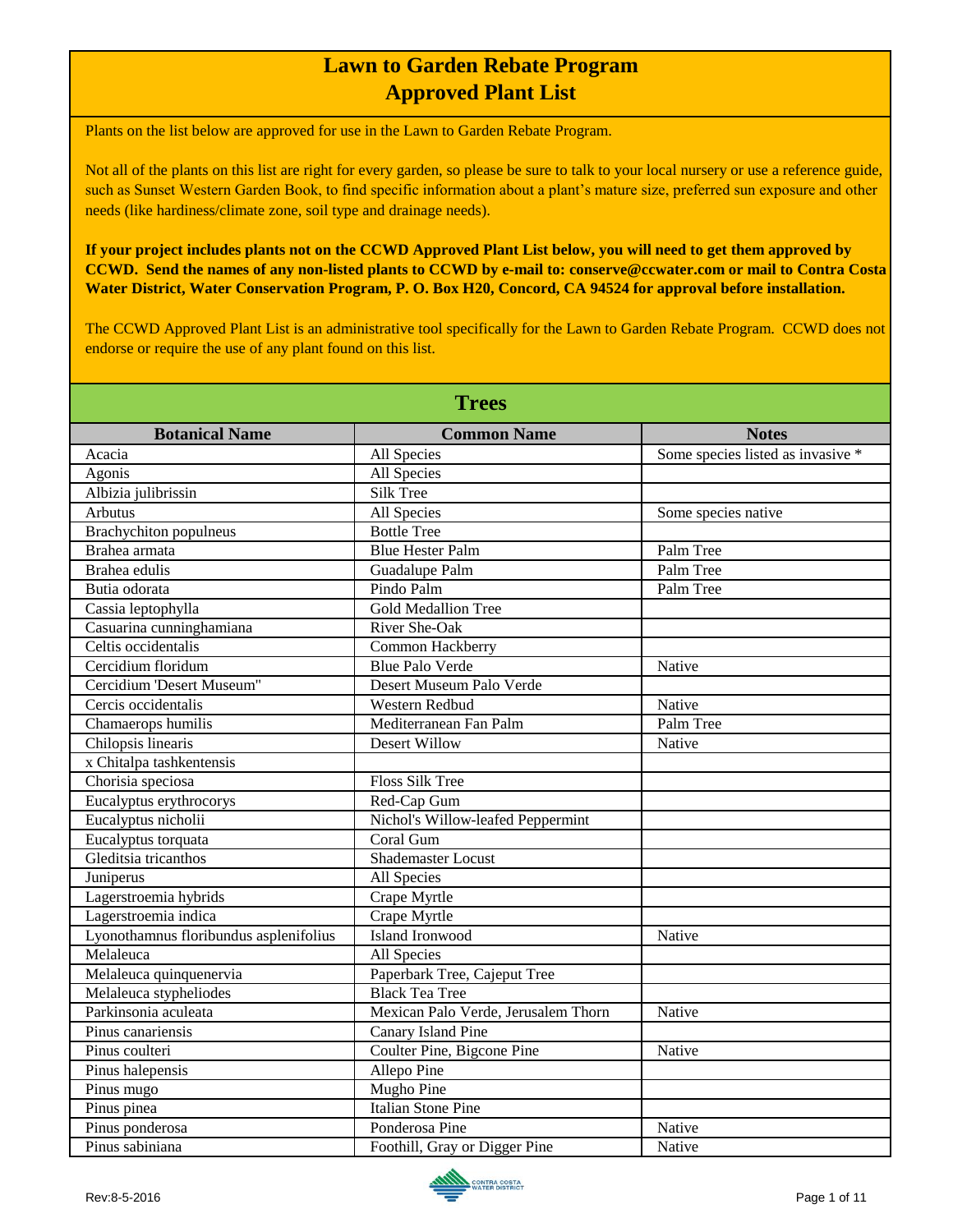| <b>Lawn to Garden Rebate Program</b>              |                                                          |                      |
|---------------------------------------------------|----------------------------------------------------------|----------------------|
| <b>Approved Plant List</b>                        |                                                          |                      |
|                                                   |                                                          |                      |
| <b>Botanical Name</b>                             | <b>Common Name</b>                                       | <b>Notes</b>         |
| Pinus torreyana<br>Pistacia chinensis             | <b>Torrey Pine</b><br><b>Chinese Pistache</b>            | Native               |
| Prunus caroliniana                                |                                                          |                      |
| Prunus ilicifolia                                 | Carolina Laurel Cherry                                   |                      |
|                                                   | Holly Leaf Cherry                                        | Native               |
| Prunus Ilicifolia lyonii                          | Catalina Cherry                                          | Native               |
| Punica granatum                                   | Pomegranate<br>Coast Live Oak                            |                      |
| Quercus agrifolia                                 | <b>Blue Oak</b>                                          | Native<br>Native     |
| Quercus douglasii<br>Quercus ilex                 | <b>Holly Oak</b>                                         |                      |
|                                                   | California Black Oak                                     | Native               |
| Quercus kelloggii<br><b>Ouercus</b> lobata        | Valley Oak, White Oak, Roble                             | Native               |
| Quercus suber                                     | <b>Cork Oak</b>                                          |                      |
| Quercus wislizenii                                | <b>Interior Live Oak</b>                                 | Native               |
| Rhus lancea                                       | African Sumac                                            |                      |
| Rhus lanceolata                                   | <b>Flameleaf Sumac</b>                                   |                      |
| Schinus molle                                     | California Pepper, Mission Pepper                        | Listed as invasive * |
| Robinia ambigua                                   | <b>Idaho</b> Locust                                      |                      |
|                                                   |                                                          |                      |
| Sophora japonica<br>Ulmus pumila                  | Japanese Pagoda Tree<br>Siberian Elm                     |                      |
|                                                   |                                                          |                      |
| Ziziphus jujuba                                   | Jujube, Chinese-Date                                     |                      |
|                                                   |                                                          |                      |
|                                                   | <b>Shrubs</b>                                            |                      |
|                                                   |                                                          |                      |
|                                                   |                                                          |                      |
| <b>Botanical Name</b>                             | <b>Common Name</b>                                       | <b>Notes</b>         |
| Acacia                                            | All Species                                              |                      |
| Acacia baileyana 'Purpurea'                       | Purple Leaf Baileyana                                    |                      |
| Acacia boormanii                                  | Snowy River Wattle                                       |                      |
| Acacia cultriformis                               | Knife Acacia                                             |                      |
| Acacia longifolia                                 | Golden Wattle                                            |                      |
| Acacia redolens                                   | Spreading Acacia                                         |                      |
| Adenanthos                                        | All Species                                              |                      |
| Aesculus californica                              | California Buckeye                                       | Native               |
| Aloysia triphylla                                 | Lemon Verbena                                            |                      |
| Alyogyne huegelii                                 | <b>Blue Hibiscus</b>                                     |                      |
| Anisodontea x hypomandarum                        | Cape Mallow                                              |                      |
| Arbutus                                           | All Species                                              | Some species native  |
| Arbutus unedo                                     | Strawberry Tree, Strawberry Madrone                      |                      |
| Arctostaphylos                                    | All Species                                              | Native               |
| Artemisia                                         | All Species                                              | Some species native  |
| Aurinia saxatilis                                 | <b>Basket of Gold</b>                                    |                      |
| Baccharis pilularis                               | Coyote Bush                                              | Native               |
| Berberis thunbergii                               | Japanese Barberry                                        |                      |
| Bougainvillea                                     | All Species                                              |                      |
| <b>Buddleia</b>                                   | All Species                                              |                      |
| Buddleia davidii                                  | <b>Butterfly Bush</b>                                    |                      |
| Caesalpinia gilliesii                             | Yellow Bird of Paradise                                  |                      |
| Caesalpinia mexicana                              | Mexican Bird of Paradise                                 |                      |
| Caesalpinia pulcherrima<br>Calliandra californica | Red Bird of Paradise, Dwarf Poincia<br>Baja Fairy Duster | Native               |

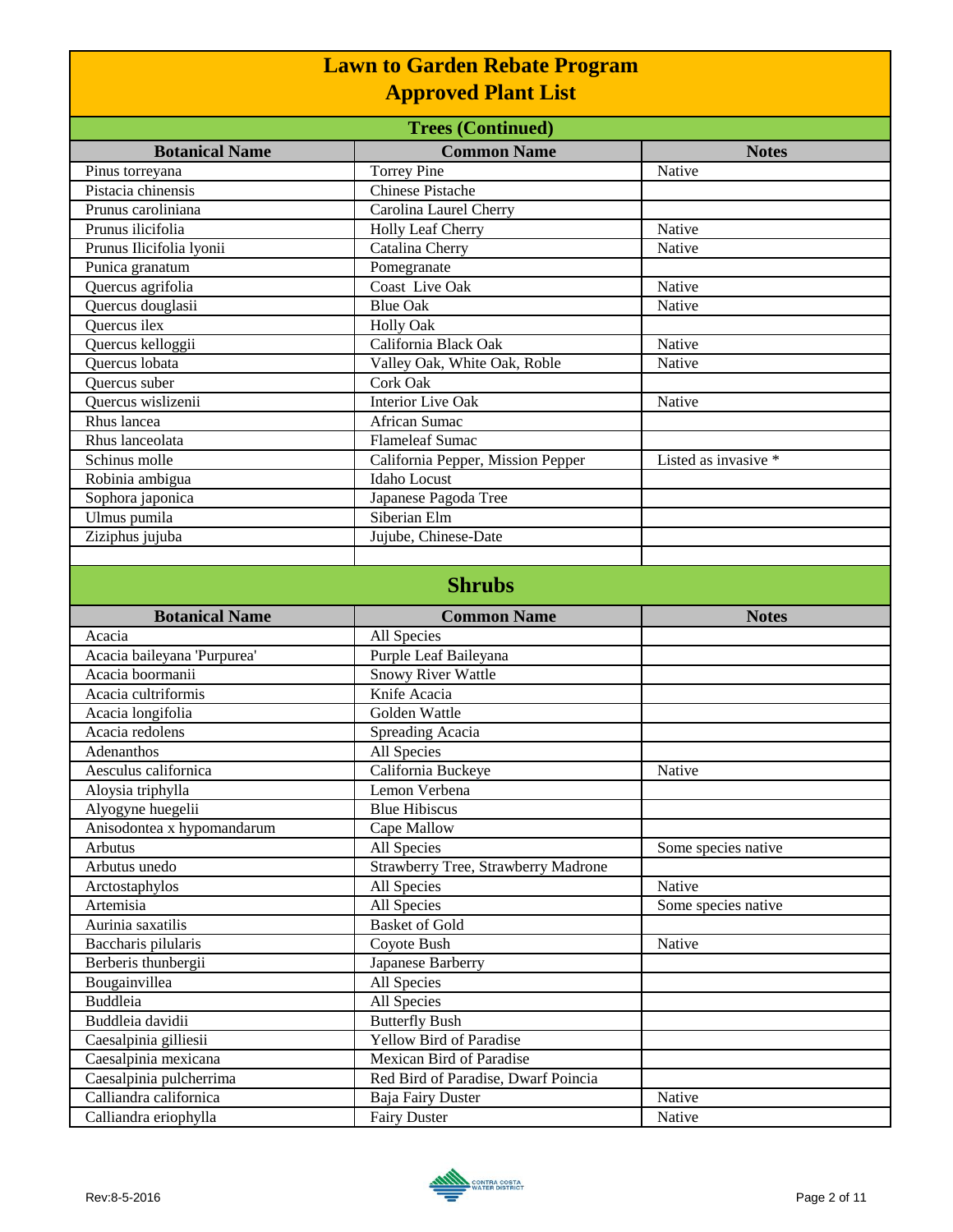| <b>Shrubs (Continued)</b>               |                                      |                                  |
|-----------------------------------------|--------------------------------------|----------------------------------|
| <b>Botanical Name</b>                   | <b>Common Name</b>                   | <b>Notes</b>                     |
| Callistemon citrinus                    | Lemon Bottlebrush                    |                                  |
| Callistemon viminalis                   | Bottlebrush (dwarf cultivars)        |                                  |
| Calycanthus occidentalis                | Spice Bush                           | Native                           |
| Carpenteria californica                 | <b>Bush Anemone</b>                  | Native                           |
| Ceanothus                               | All Species                          | Native                           |
| Ceratonia siliqua                       | Carob Tree, Algarroba Bean, St. John |                                  |
| Cercidium microphyllum                  | <b>Foothills Palo Verde</b>          | Native                           |
| Cercis occidentalis                     | Western Redbud                       | Native                           |
| Cercocarpus ledifolius                  | Curl-leaf Mountain Mahogany          | Native                           |
| Chaenomeles japonica                    | Japanese Flowering Quince            |                                  |
| Chamelaucium uncinatum                  | <b>Geraldton Wax Flower</b>          |                                  |
| Chilopsis linearis                      | Desert Willow                        | Native                           |
| Cistus                                  | All Species                          |                                  |
| Coprosma X kirkii                       | Creeping Mirror Plant                |                                  |
| Correa                                  | All Species                          |                                  |
| Cotinus coggygria                       | <b>Smoke Tree</b>                    |                                  |
| Cotoneaster dammeri                     | <b>Bearberry Cotoneaster</b>         |                                  |
| Crassula                                | All Species                          |                                  |
| Cytisus                                 | All Species                          | C scoparius listed as invasive * |
| Daphne odora                            | Winter Daphne                        | Shade only                       |
| Dendromecon                             | All Species                          | Native                           |
| Dendromecon rigida                      | <b>Bush Poppy</b>                    | Native                           |
| Diplacus                                | All Species                          |                                  |
| Dodonaea sinuolata                      | Feathery hop bush                    |                                  |
| Dodonaea viscosa                        | <b>Hopseed Bush</b>                  |                                  |
| Echium fastuosum                        | Pride of Madeira                     | Listed as Invasive *             |
| Elaeagnus pungens                       | Silverberry                          |                                  |
| Encelia                                 | All Species                          | Native                           |
| Encelia farinosa                        | Brittlebush, Desert Encelia          | Native                           |
| Eriogonum                               | All Species                          | Native                           |
| Eriogonum crocatum                      | Conejo Buckwheat                     | Native                           |
| Eriogonum fasciculatum                  | California Buckwheat                 | Native                           |
| Eriogonum fasciculatum var. poliofolium | <b>Flattop Buckwheat</b>             | Native                           |
| Eriogonum giganteum                     | St. Catherine's Lace                 | Native                           |
| Eriogonum umbellatum                    | <b>Sulfur Flower</b>                 | Native                           |
| Eriogonum wrightii                      | Wright Buckwheat                     | Native                           |
| Eucalyptus lehmannii                    | <b>Bushy Yate</b>                    |                                  |
| Eucalyptus macrocarpa                   | Desert Malee                         |                                  |
| Eucalyptus rhodantha                    | Eucalyptus                           |                                  |
| Euonymus japonica                       | Euonymus                             |                                  |
| Euryops pectinatus                      | Euryops                              |                                  |
| Fallugia paradoxa                       | Apache Plume                         | Native                           |
| Feijoa sellowiana                       | Pineapple Guava, Feijoa              |                                  |
| Forsythia intermedia                    | Forsythia                            |                                  |
| Fremontodendron                         | All Species                          | Native                           |
| Galvesia speciosa                       | Island Snapdragon, Catalina Is. Bus  | Native                           |
| Garrya elliptica                        | <b>Coast Silktassel</b>              | Native                           |
| Grevillea                               | All Species                          |                                  |
| Griselinia littoralis                   | Kupuka Tree                          |                                  |
| Hakea suaveolens                        | Sweet Hakea                          |                                  |
| Halimiocistus wintonensis               | Halimiocistus                        |                                  |

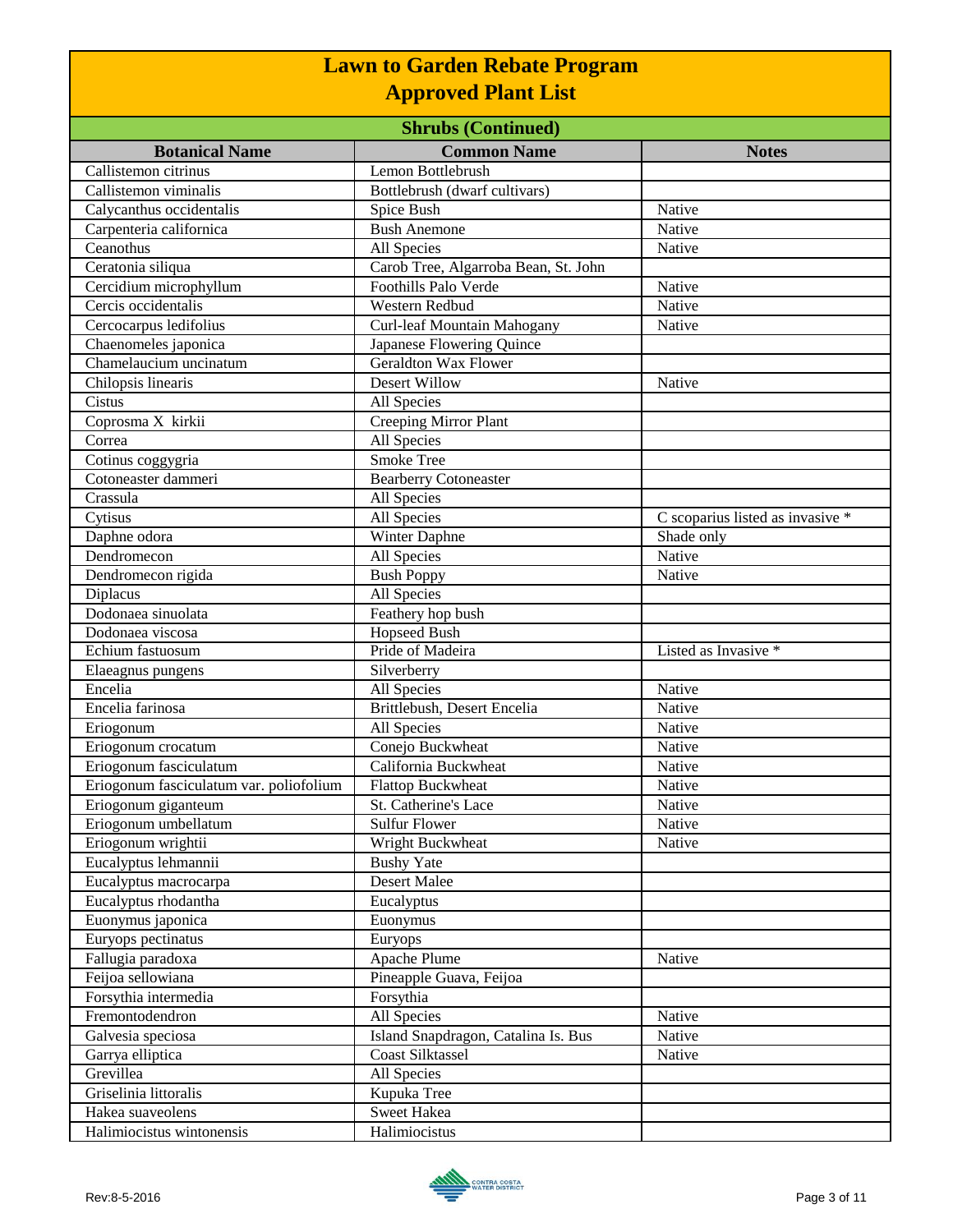| <b>Shrubs (Continued)</b>         |                                      |                     |
|-----------------------------------|--------------------------------------|---------------------|
| <b>Botanical Name</b>             | <b>Common Name</b>                   | <b>Notes</b>        |
| Heteromeles arbutifolia           | Toyon, Christmas Berry, Calif. Holly | Native              |
| Holodiscus discolor               | Cream Bush, Ocean Spray              | Native              |
| Juniperus                         | All Species                          |                     |
| Lagerstroemia indica              | Crape Myrtle                         |                     |
| Lantana                           | All Species                          |                     |
| Laurus nobilis                    | Sweet Bay, Bay Leaf, Grecian Laurel  |                     |
| Laurus noblis 'Saratoga'          | Saratoga Sweet Bay                   |                     |
| Lavandula                         | All Species                          |                     |
| Lavatara                          | All Species                          | Some species native |
| Leonotis leonurus                 | Lion's Tail                          |                     |
| Leonotis menthifolia              | Lion's Tail                          |                     |
| Leptospermum scoparium            | All Species                          |                     |
| Leucadendron                      | All Species                          |                     |
| Leucophyllum                      | All Species                          |                     |
| Leucophyllum frutescens           | Texas Ranger, Cenizo, Texas Sage     |                     |
| Luma apiculata                    | Luma                                 |                     |
| Lupinus albifrons                 | Silver Lupine                        | Native              |
| Lupinus arboreus                  | Tree Lupine                          | Native              |
| Lupinus variicolor                | Many Color Lupine                    | Native              |
| Lysiloma thornberi                | <b>Feather Bush</b>                  |                     |
| Mahonia 'Golden Abundance'        | Golden Abundance Mahonia             | Native              |
| Mahonia nevinii                   | Nevin Mahonia                        | Native              |
| Mahonia pinnata                   | California Holly Grape               | Native              |
| Mahonia repens                    | Creeping Mahonia                     | Native              |
| Malacothamnus fasciculatus        | Chaparral Mallow                     | Native              |
| Melaleuca decussata               | Lilac Melaleuca                      |                     |
| Melaleuca elliptica               | Honey Myrtle, Granite-Bottlebrush    |                     |
| Melaleuca incana                  | Gray Honey Myrtle                    |                     |
| Melaleuca nesophila               | Pink Melaleuca                       |                     |
| Melianthus major                  | Honey Bush                           |                     |
| Metrosideros excelsus 'Variegata' | Variegated New Zealand Xmas Tree     |                     |
| Michelia figo                     | <b>Banana Shrub</b>                  |                     |
| Mimulus aurantiacus               | <b>Sticky Monkey Flower</b>          | Native              |
| Mimulus clevelandii               | <b>Clevelands Monkey Flower</b>      | Native              |
| Mimulus grandiflorus              | <b>Slender Monkey Flower</b>         | Native              |
| Mimulus longiflorus               | Southern Monkey Flower               | Native              |
| Mimulus punicens                  | Red Monkey Flower                    | Native              |
| Mimulus rutilus                   | Santa Susana Monkey Flower           | Native              |
| Myrica californica                | Pacific Wax Myrtle                   | Native              |
| Myrsine africana                  | African Boxwood                      |                     |
| Myrtus communis                   | Myrtle, True Myrtle                  |                     |
| Nandina domestica                 | Heavenly Bamboo                      |                     |
| Nerium oleander                   | Oleander                             |                     |
| Nierembergia hippomanica violacea | Dwarf Cup Flower                     |                     |
| Phlomis fruticosa                 | Jerusalem Sage                       |                     |
| Phlomis lanata                    | Jeruselum Sage                       |                     |
| Physocarpus opulifolius 'Diabolo' | Diabolo Purple Ninebark              |                     |
| Prunus caroliniana                | Carolina Laurel Cherry               |                     |
| Prunus ilicifolia                 | Holly-Leaf or Islay Cherry           | Native              |
| Prunus ilicifolia lyonii          | Catalina Cherry                      | Native              |
| Punica granatum                   | Pomegranate                          |                     |
|                                   |                                      |                     |

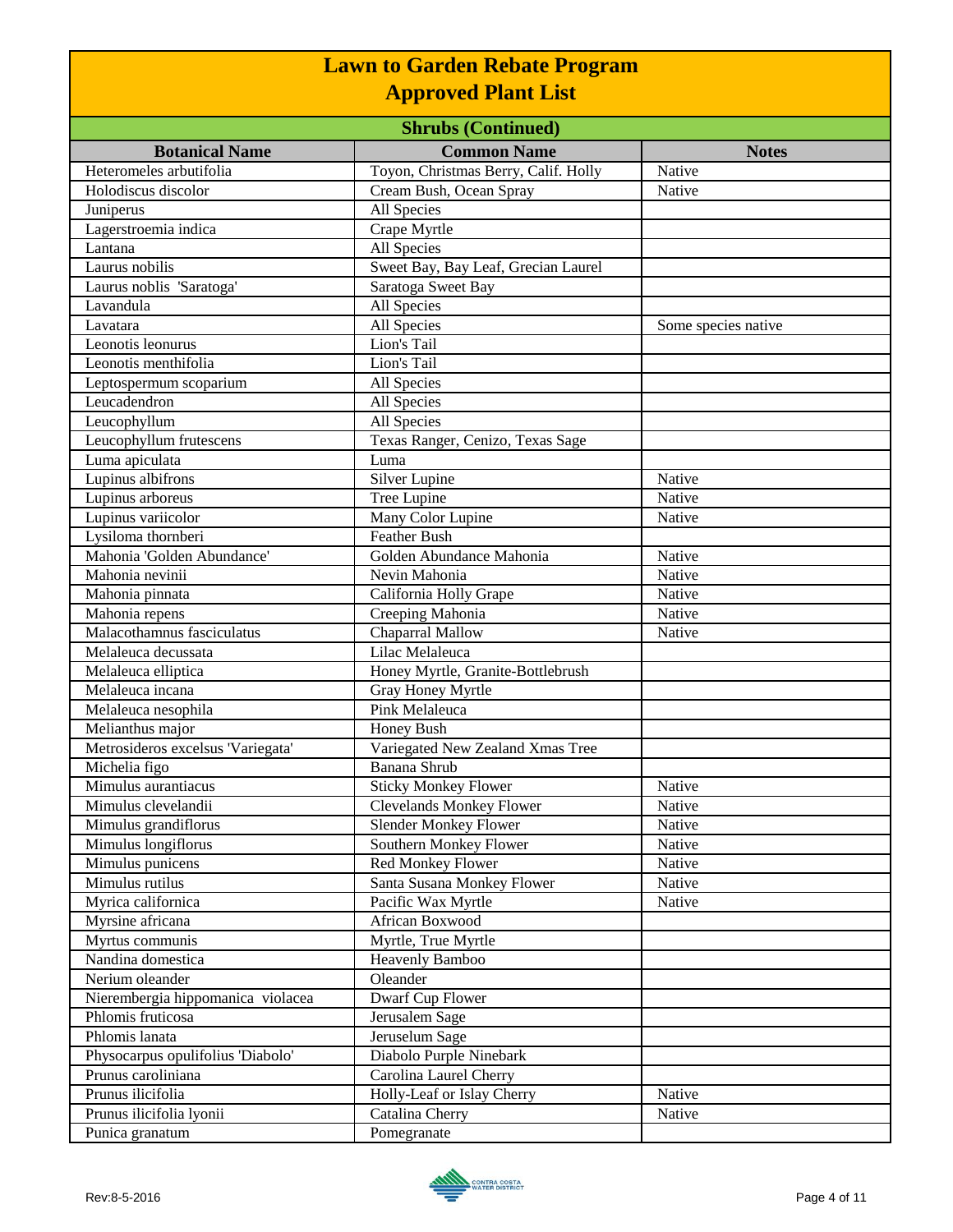| <b>Lawn to Garden Rebate Program</b><br><b>Approved Plant List</b><br><b>Shrubs (Continued)</b> |                                 |                                   |
|-------------------------------------------------------------------------------------------------|---------------------------------|-----------------------------------|
|                                                                                                 |                                 |                                   |
| Pyracantha                                                                                      | All Species                     | Some species listed as invasive * |
| Rhamnus                                                                                         | All Species                     | Some species native               |
| Rhamnus alaternus                                                                               | Italian Buckthorn               |                                   |
| Rhamnus californica                                                                             | California Coffee Berry         | Native                            |
| Rhaphiolepis                                                                                    | All Species                     |                                   |
| Rhus integrifolia                                                                               | Lemonade Berry                  | Native                            |
| Rhus ovata                                                                                      | <b>Sugar Bush</b>               | Native                            |
| Rhus typhina                                                                                    | <b>Staghorn Sumac</b>           |                                   |
| Ribes aureum                                                                                    | Golden Currant                  | Native                            |
| Ribes malvaceum                                                                                 | Chaparral Currant               | Native                            |
| Ribes sanguineum                                                                                | <b>Red Flowering Currant</b>    | Native                            |
| Ribes sanguineum glutinosum                                                                     | Southern Pink Flowering Currant | Native                            |
| Ribes speciosum                                                                                 | Fuchsia-Flowering Gooseberry    | Native                            |
| Ribes viburnifolium                                                                             | Evergreen Currant               | Native                            |
| Rosmarinus officinalis                                                                          | Rosemary                        |                                   |
| Salvia apiana                                                                                   | White Sage                      | Native                            |
| Salvia argentea                                                                                 | <b>Silver Sage</b>              |                                   |
| Salvia clevelandii                                                                              | <b>Blue Sage</b>                | Native                            |
| Salvia greggii                                                                                  | Autumn Sage                     |                                   |
| Salvia leucantha                                                                                | Mexican Bush Sage               |                                   |
| Salvia leucophylla                                                                              | Purple Sage                     | Native                            |
| Salvia mellifera                                                                                | <b>Black Sage</b>               | Native                            |
| Salvia microphylla                                                                              | Graham's Sage                   |                                   |
| Salvia munzii                                                                                   | San Miguel Mountain Sage        | Native                            |
| Salvia nemorosa                                                                                 | Dwarf Sage                      |                                   |
| Salvia pachyphylla                                                                              | Purple Sage                     | Native                            |
| Salvia spathacea                                                                                | Hummingbird Sage, Pitcher Sage  | Native                            |
| Salvia 'Vicki Romo'                                                                             | White Sage                      | Native                            |
| Salvia x jamensis                                                                               | Jame Sage                       |                                   |
| Sambucus                                                                                        | All Species                     | Some species native               |
| Sarcococca                                                                                      | All Species                     | Shade only                        |
| Senna nemophila                                                                                 | Green Cassia                    |                                   |
| Simmondsia chinensis                                                                            | Jojoba, Goat Nut                | Native                            |
| Sollya heterophylla                                                                             | Australian Bluebell Creeper     |                                   |
| Sphaeralcea                                                                                     | All Species                     | Some species native               |
| Syringa vulgaris                                                                                | Common Lilac                    |                                   |
| Tecoma alta                                                                                     | Orange Bells                    |                                   |
| Tecoma stans                                                                                    | <b>Yellow Bells</b>             |                                   |
| Tecoma x smithii                                                                                |                                 | All hybrids using T. stans        |
| Teucrium fruticans                                                                              | <b>Bush Germander</b>           |                                   |
| Trichostema lanatum                                                                             | <b>Woolly Blue Curls</b>        | Native                            |
| Vitex agnus-castus                                                                              | <b>Chaste Tree</b>              |                                   |
| Westringia                                                                                      | All Species                     |                                   |

Westringia fruticosa Australian Rosemary Xylosma congestum Shiny Xylosma

Yucca elata Native Nucca Soaptree Yucca Native Native Native Native Native Native Native Native Native Native Native Native Native Native Native Native Native Native Native Native Native Native Native Native Native Native Zauschneria All Species Native

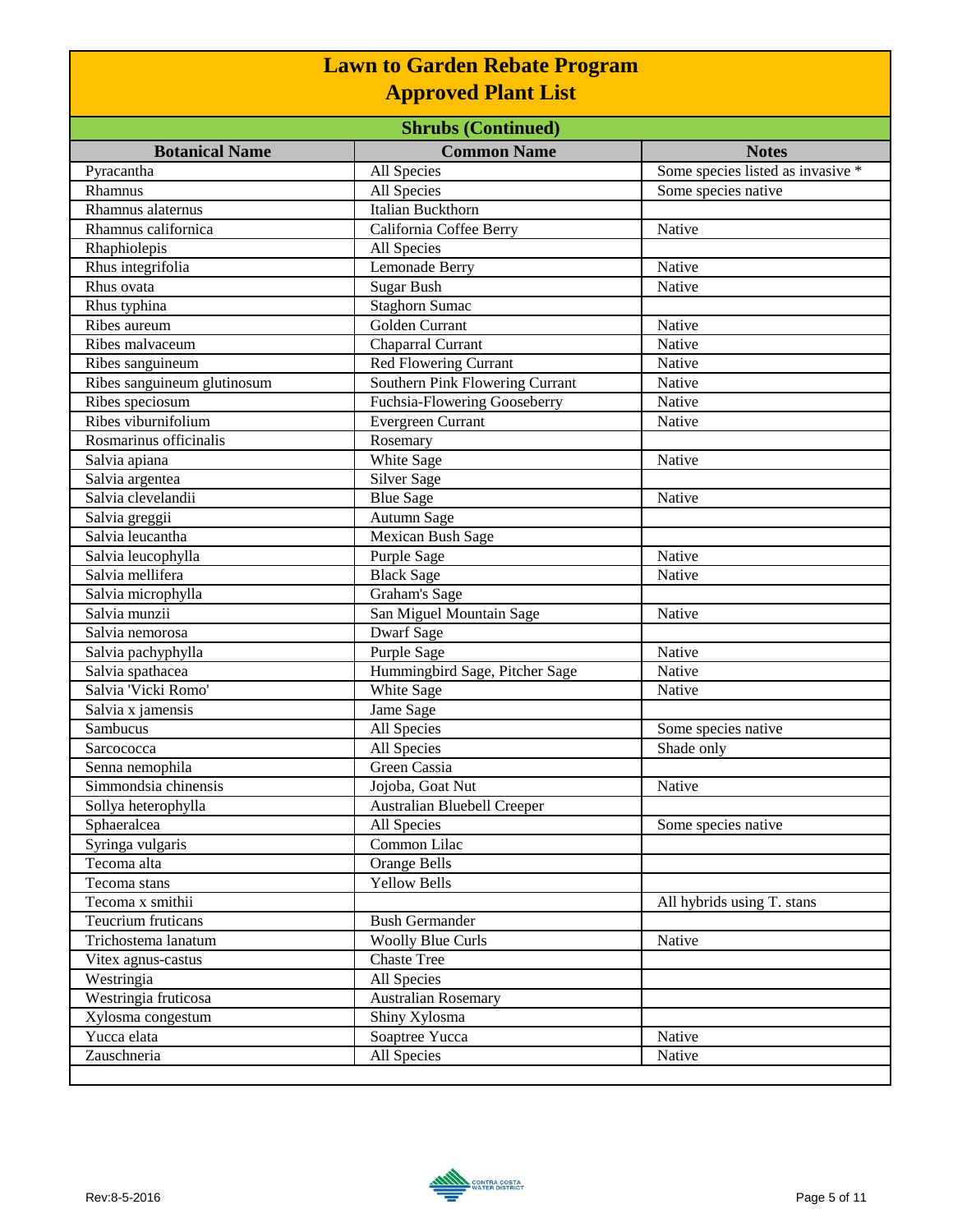| <b>Ground Cover</b>                 |                                      |                                                  |
|-------------------------------------|--------------------------------------|--------------------------------------------------|
| <b>Botanical Name</b>               | <b>Common Name</b>                   | <b>Notes</b>                                     |
| Arctostaphylos edmundsii & cvs      | Sur Manzanita                        | Native                                           |
| Arctostaphylos hookeri 'Buxifolia'  | Buxifolia Manzanita                  | Native                                           |
| Arctostaphylos hookeri 'Wayside'    | Wayside Manzanita                    | Native                                           |
| Arctostaphylos 'Pacific Mist'       | Pacific Mist Manzanita               | Native                                           |
| Baccharis consanguinea 'Pozo Surf'  | Lowly Coyote Brush                   | Native                                           |
| Baccharis pilaularis 'Pigeon Point' | Dwarf Coyote Brush                   | Native                                           |
| Baccharis pilaularis 'Santa Ana'    | Santa Ana Dwarf Baccharis            | Native                                           |
| Cotoneaster dammeri 'Lowfast'       | Bearberry cotoneaster                |                                                  |
| Drosanthemum                        | All Species                          |                                                  |
| Gazania                             | All Species                          | $\overline{G}$ . linearis listed as invasive $*$ |
| Grevilla lanigera                   | Woolly Grevillea                     |                                                  |
| Helianthemum                        | All Species                          |                                                  |
| Lantana montevidensis               | <b>Trailing Lantana</b>              |                                                  |
| Lippia nodiflora (Phyla nodiflora)  | Kurapia                              |                                                  |
| Myoporum parvifolium                | Creeping Myoporum                    |                                                  |
| Osteospermum                        | <b>African Daisy</b>                 |                                                  |
| Pyracantha coccinea 'Lowboy'        | Lowboy Firethorn                     |                                                  |
| Pyracantha hybrid 'Ruby Mound'      | Ruby Mound Firethorn                 |                                                  |
| Rosmarinus officinalis 'Prostratus' | Prostrate Rosemary                   |                                                  |
| Salvia sonomensis                   | Creeping Sage                        | Native                                           |
| Sarcococa hookerana humilis         | <b>Sweet Box</b>                     | Shade only                                       |
| Scaevola 'Mauve Clusters'           | Fan Flower                           |                                                  |
| Sedum                               | <b>All Species</b>                   | Some species native                              |
| Sollya heterophyla                  | Australian bluebell creeper          |                                                  |
| Zauschneria                         | Some Species                         | Native                                           |
|                                     |                                      |                                                  |
|                                     | <b>Vines</b>                         |                                                  |
| <b>Botanical Name</b>               | <b>Common Name</b>                   | <b>Notes</b>                                     |
| Bougainvillea                       | All Species                          |                                                  |
| Campsis                             | All Species                          |                                                  |
| Capparis spinosa                    | Caper bush                           |                                                  |
| Gelsemium sempervirens              | Carolina Jessamine                   |                                                  |
| Keckiella cordifolia                | <b>Climbing Penstemon</b>            | Native                                           |
| Lonicera periclymenum               | Flowering Woodbine                   |                                                  |
| Macfadyena unguis-cati              | Cat's Claw Vine, Yellow Trumpet Vine |                                                  |
| Rosa banksiae                       | <b>Lady Banks Rose</b>               |                                                  |
| Rosa 'Cecile Brunner'               | Cecile Brunner Rose (polyantha)      |                                                  |
| Rosa 'Don Juan'                     | Don Juan Climbing Rose               |                                                  |
| Rosa 'Golden Showers'               | Climbing Rose                        |                                                  |
| Rosa 'Royal Sunset'                 | Climbing Rose                        |                                                  |
| Sollya heterophylla                 | Australian Bluebell Creeper          |                                                  |
|                                     |                                      |                                                  |
|                                     | <b>Perennials</b>                    |                                                  |
| <b>Botanical Name</b>               | <b>Common Name</b>                   | <b>Notes</b>                                     |
| Achillea                            | All Species                          | Some species native                              |
| Agastache aurantiaca                | Orange Hummingbird Mint              |                                                  |
| Agastache cana                      | Texas Hummingbird Mint               |                                                  |
| Agastache rupestris                 | Licorice Mint                        |                                                  |
| Alyssum saxatile                    | <b>Basket of Gold</b>                |                                                  |
| Anacyclus depressus                 | Mt. Atlas Daisy                      |                                                  |

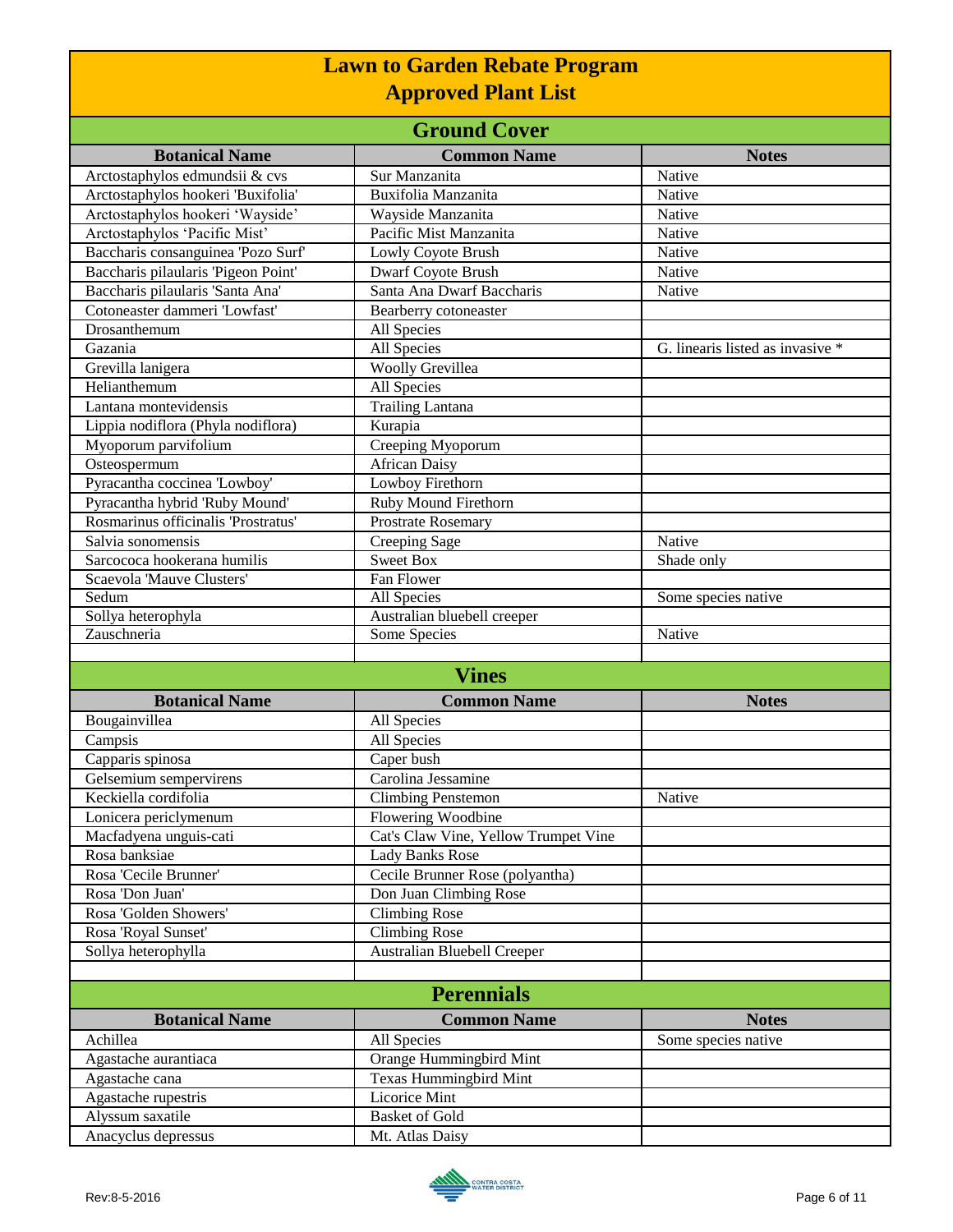| <b>Perennials (Continued)</b> |                                    |                               |
|-------------------------------|------------------------------------|-------------------------------|
| <b>Botanical Name</b>         | <b>Common Name</b>                 | <b>Notes</b>                  |
| Anigozanthus                  | All Species                        |                               |
| Anthemis tinctoria            | Golden Marguerite                  |                               |
| Artemisia                     | All Species                        | Some species native           |
| Asclepias californica         | California Milkweed                | Native                        |
| Asclepias cordifolia          | Purple Milkweed                    | Native                        |
| Asclepias fascicularis        | Narrow-leaf Milkweed               | Native                        |
| Asclepias speciosa            | Showy Milkweed                     | Native                        |
| Aspidistra elatior            | Aspdistra, Cast-Iron Plant         |                               |
| Baileya multiradiata          | Desert Marigold                    | Native                        |
| Calylophus                    | All Species                        |                               |
| Centaurea cineraria           | <b>Dusty Miller</b>                |                               |
| Chasmanthe aethiopica         | Cobra Lily                         |                               |
| Convolvulus cneorum           | <b>Bush Morning Glory</b>          |                               |
| Convolvulus sabaticus         | <b>Dwarf Morning Glory</b>         |                               |
| Coreopsis                     | All Species                        | Some species native           |
| Deschampsia caespitosa        | <b>Tufted Hair Grass</b>           | Native                        |
| <b>Dietes</b>                 | All Species                        |                               |
| Diplacus                      | <b>Monkey Flower</b>               | Native                        |
| Dymondia margaretae           | Dymondia, Rock Ditty               |                               |
| Epilobium                     | All Species                        |                               |
| Erigeron karvinskianus        | Santa Barbara Daisy, Mexican Daisy |                               |
| Eriogonum                     | All Species                        | Native                        |
| Eryngium planum               | <b>Blue Sea Holly</b>              |                               |
| Erysimum                      | All Species                        | Some species native           |
| Erysimum 'Bowles Mauve'       | <b>Bowles Mauve Wallflower</b>     |                               |
| Euphorbia 'Black Bird'        | <b>Black Bird Cushion Spurge</b>   |                               |
| Euphorbia 'Blue Lagoon'       | Euphorbia                          |                               |
| Euphorbia characias           | Dome Euphorbia                     |                               |
| Euphorbia myrsinites          | Euphorbia                          |                               |
| Euphorbia polychroma          | <b>Cushion Spurge</b>              |                               |
| Euphorbia ridida              | Euphorbia                          |                               |
| Euphorbia 'Rudolph'           | Euphorbia                          |                               |
| Euphorbia 'Tasmanian Tiger'   | Euphorbia                          |                               |
| Euphorbia x martinii          | Euphorbia                          |                               |
| Euryops pectinatus            | Euryops                            |                               |
| Gaillardia grandiflora        | <b>Blanket Flower</b>              |                               |
| Gaura lindheimeri             | Gaura                              |                               |
| Helianthemum nummularium      | Sun Rose                           |                               |
| Helianthus maximilianii       | New Mexico Sunflower               |                               |
| Iris douglasiana              | Douglas Iris                       | Native                        |
| Iris Pacific Coast Hybrids    | Pacific Coast Irises               | Native                        |
| Iris tall bearded             | Tall Bearded Iris                  |                               |
| Kniphofia hybrids             | <b>Hybrid Torch Lily</b>           |                               |
| Kniphofia uvaria              | <b>Torch Lily</b>                  |                               |
| Leonotis leonorus             | Lion's Tail                        |                               |
| Lepechinia fragrans           | <b>Fragrant Pitcher Plants</b>     | Some shade to full shade only |
| Limonium perezii              | Sea Lavender, Statice              |                               |
| Lobelia laxiflora             | Red Mexican Lobelia                |                               |
| Lotus scoparius               | Deerweed                           |                               |
| Lychnis coronaria             | Rose Campion, Crown-Pink           |                               |
| Mimulus aurantiacus           | <b>Sticky Monkey Flower</b>        | Native                        |
| Mimulus bifidus               | <b>Sticky Monkey Flower</b>        | Native                        |

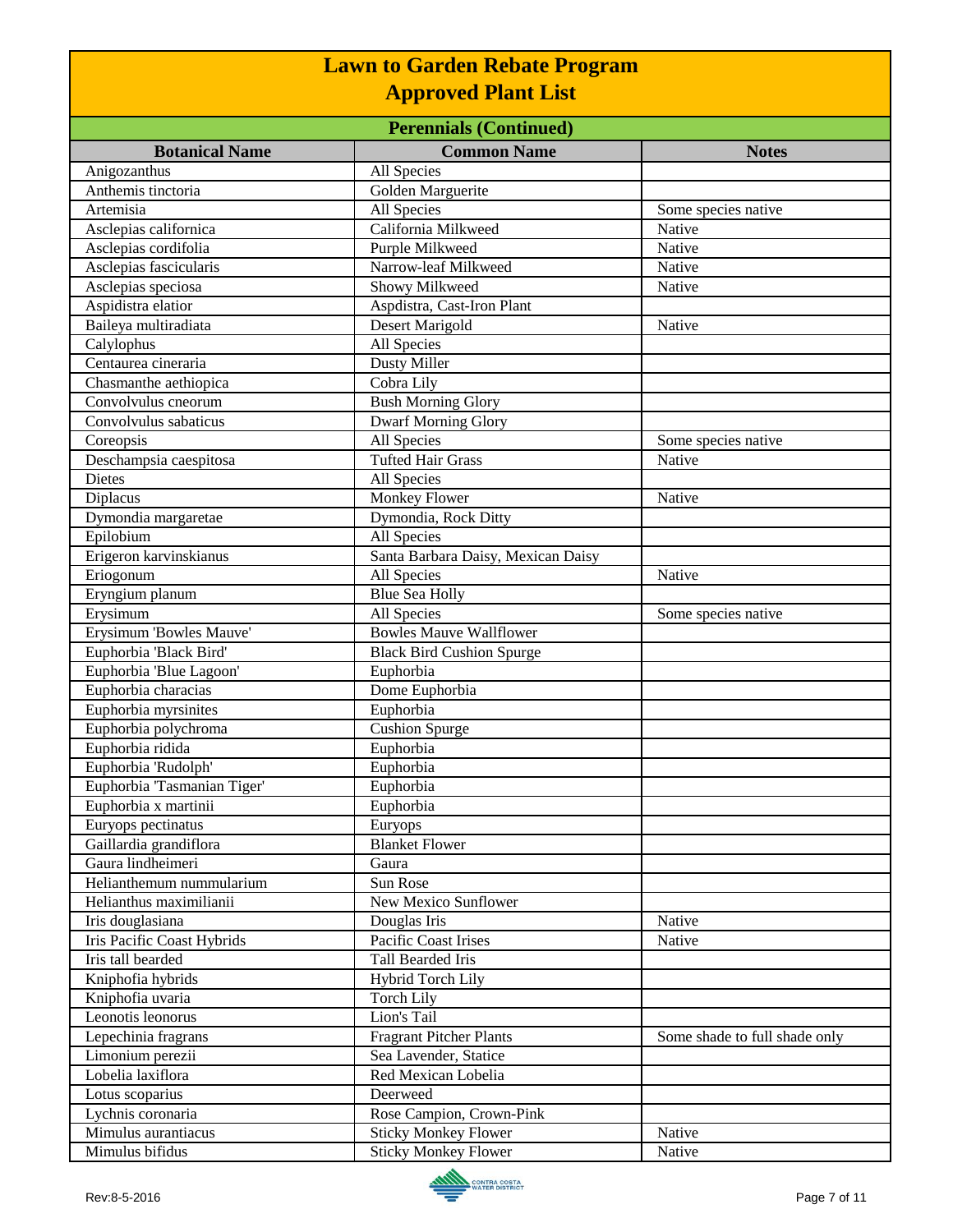| <b>Perennials (Continued)</b> |                                     |                                 |
|-------------------------------|-------------------------------------|---------------------------------|
| <b>Botanical Name</b>         | <b>Common Name</b>                  | <b>Notes</b>                    |
| Mimulus hybrids               | Monkey Flower                       | Native                          |
| Mimulus puniceus              | Red Monkey Flower                   |                                 |
| Oenothera                     | All Species                         |                                 |
| Oenothera berlandieri         | <b>Mexican Evening Primrose</b>     |                                 |
| Oenothera berlandieri         | <b>Mexican Primrose</b>             |                                 |
| Osteospermum                  | All Species                         |                                 |
| Pelargonium x hortorum        | Garden Geranium                     |                                 |
| Penstemon centranthifolius    | Scarlet-Bugler                      | Native                          |
| Penstemon eatonii             | <b>Firecracker Penstemon</b>        | Native                          |
| Penstemon heterophyllus       | <b>Foothill Penstemon</b>           | Native                          |
| Penstemon pseudospectabilis   | <b>Desert Beardtongue</b>           | Native                          |
| Penstemon 'Ruby King'         | Ruby King                           |                                 |
| Penstemon spectabilis         | Royal Beard Tongue                  | Native                          |
| Penstemon superbus            | <b>Red Rose Penstemon</b>           |                                 |
| Perovskia                     | All Species                         |                                 |
| Romneya coulteri              | Matilija Poppy                      | Native                          |
| Salvia 'Allen Chickering'     | Allen Chickering Sage               | Native                          |
| Salvia 'Bee's Bliss'          | Sage                                | Native                          |
| Salvia 'Celestial Blue'       | Purple Sage                         | Native                          |
| Salvia chamaedryoides         | <b>Blue Sage</b>                    |                                 |
| Salvia clevelandii            | <b>Blue Sage</b>                    |                                 |
| Salvia coccinea               | <b>Texas Sage</b>                   |                                 |
| Salvia 'Dara's Choise'        | Sage                                | Native                          |
| Salvia dorrii                 | Desert Sage                         | Native                          |
| Salvia Gracias                | Creeping Sage                       | Native                          |
| Salvia leucantha              | Mexican Bush Sage                   |                                 |
| Salvia nemorosa               | <b>Dwarf Sage</b>                   |                                 |
| Salvia pachyphylla            | Purple Sage                         | Native                          |
| Salvia 'Pozo Blue'            | Grey Musk Sage                      | Native                          |
| Salvia sonomensis             | Sonoma Sage, Creeping Sage          | Native                          |
| Salvia spathacea              | Hummingbird/Pitcher Sage            |                                 |
| Salvia sylvestris             | <b>Blue Mound Sage</b>              |                                 |
| Santolina                     | All Species                         |                                 |
| Saponaria ocymoides           | Rock Soapwort                       |                                 |
| Senecio cineraria             | Dusty Miller, Silver Groundsel      |                                 |
| Sisyrinchium bellum           | <b>Blue Eyed Grass</b>              | Native                          |
| Sisyrinchium californicum     | <b>Yellow Eyed Grass</b>            | Native                          |
| <b>Stachys</b>                | All Species                         | Some species native             |
| Tagetes lemmonii              | Perennial Marigold, Copper Canyon D |                                 |
| Teucrium chamaedrys           | <b>Trailing Germander</b>           |                                 |
| Teucrium fruticans            | <b>Bush Germander</b>               |                                 |
| Thymus praecox arcticus       | Creeping Thyme                      |                                 |
| Thymus pseudolanuginosus      | <b>Woolly Thyme</b>                 |                                 |
| Thymus serpyllum              | Carpet Creeping Thyme               |                                 |
| Tulbaghia                     | All Species                         |                                 |
| Verbasum hybrids              | Mullein                             | V. thapsus listed as invasive * |
| Verbena lilacina              | Cedros Island Verbena               |                                 |
| Verbena peruviana             | Peruvian Verbena                    |                                 |
| Verbena pulchella gracilior   | Moss Verbena                        |                                 |

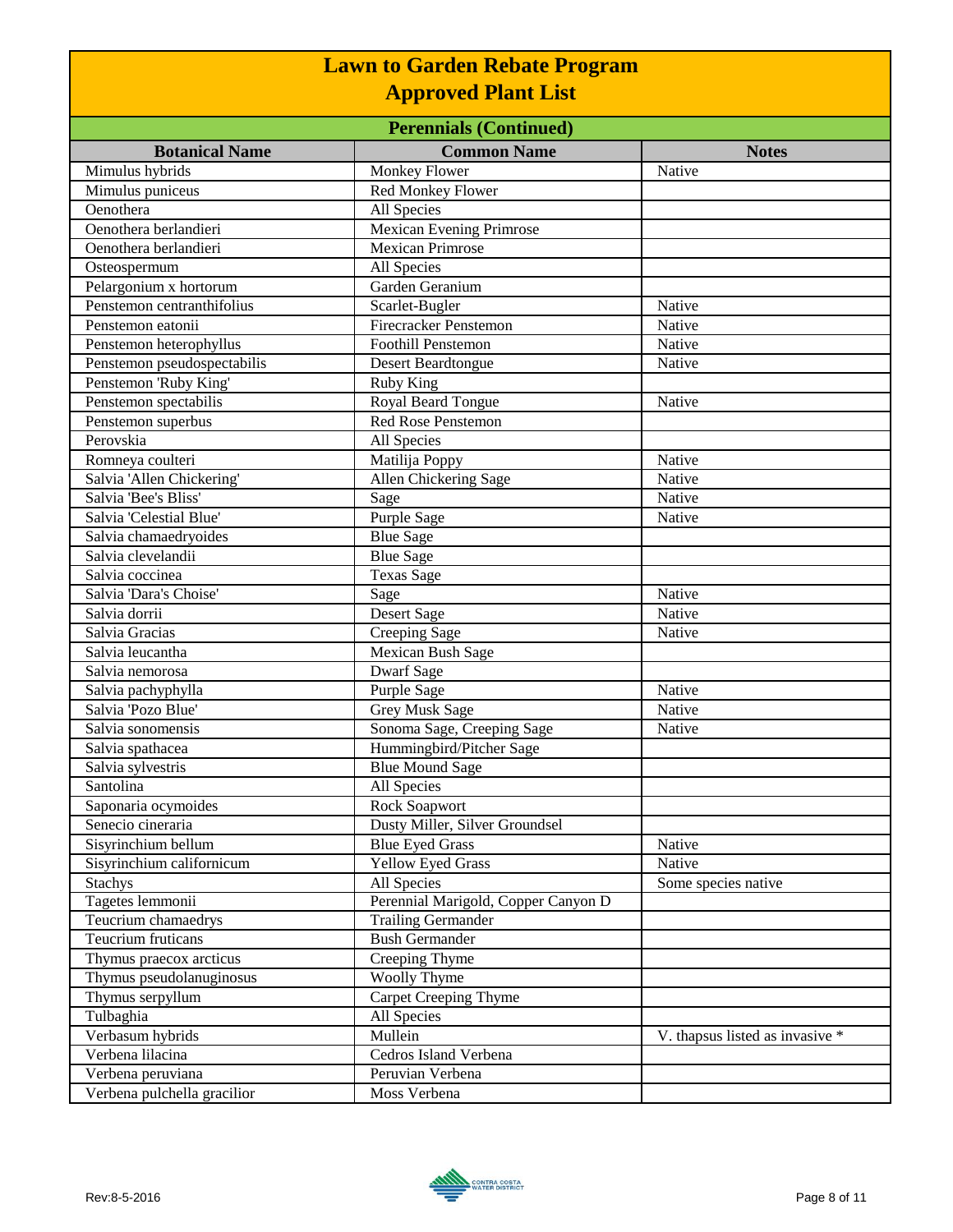|                                   | <b>Lawn to Garden Rebate Program</b> |                                |
|-----------------------------------|--------------------------------------|--------------------------------|
|                                   | <b>Approved Plant List</b>           |                                |
|                                   | <b>Perennials (Continued)</b>        |                                |
| <b>Botanical Name</b>             | <b>Common Name</b>                   | <b>Notes</b>                   |
| Yucca                             | All Species                          | Some species native            |
| Yucca recurvifolia                | <b>Spineless Yucca</b>               |                                |
| Yucca whipplei                    | <b>Our Lord's Candle</b>             | Native                         |
| Zauschneria                       | All Species                          | Native                         |
|                                   |                                      |                                |
|                                   | <b>Bulbs</b>                         |                                |
| <b>Botanical Name</b>             | <b>Common Name</b>                   | <b>Notes</b>                   |
| Allium                            | <b>Ornamental Onion</b>              | Native & Mediterranean species |
| Alstroemeria ligtu hybrids & cvs. | Peruvian Lily                        |                                |
| Amarcrium memoria-corsii          | Crinodonna                           |                                |
| Amarygia hybrids                  | Amarygia                             |                                |
| Amaryllis belladonna              | Belladonna Lily, Naked Lady          |                                |
| <b>Bulbine</b> frutescans         | Bulbine                              |                                |
| Bulbinella floribunda             | Yellow cat tail                      |                                |
| Gladiolus watsonius               | South African Gladiolus              |                                |
| Homoglad hybrid                   | Homogald Hybrid Gladiola             |                                |
| Ipheion uniflorum                 | <b>Spring Starflower</b>             |                                |
| Ixia longituba                    | African Corn Lily                    |                                |
| Muscari macrocarpum               | Grape Hyacinth                       |                                |
| <b>Narcissus</b>                  | Daffodil                             |                                |
| Nerine                            | Spider Lily                          |                                |
| Scilla peruviana                  | Peruvian Scilla                      |                                |
| Sprekelia formosissima            | <b>Aztec Lily</b>                    |                                |
| Rhodophiala bifida                | Oxblood Lily                         |                                |
| Urginea maritima                  | Sea Squill                           |                                |
|                                   |                                      |                                |
|                                   | <b>Cactus</b>                        |                                |
| <b>Botanical Name</b>             | <b>Common Name</b>                   | <b>Notes</b>                   |
| Cereus hildmannianus              | <b>Hildmann Cactus</b>               |                                |
| Cereus peruvianus                 | Peruvian-Apple Cactus, Pitaya        |                                |
| Echinocactus grusonii             | <b>Golden Barrel Cactus</b>          |                                |
| Opuntia ficus-indica              | Indian Fig Prickly Pear              |                                |
| Opuntia macrocentra violacea      | Prickly Pear                         |                                |
| Opuntia violacea santa-rita       | Blue-blade                           |                                |
|                                   |                                      |                                |
|                                   | <b>Ferns</b>                         |                                |
| <b>Botanical Name</b>             | <b>Common Name</b>                   | <b>Notes</b>                   |
| Asparagus densiflorus 'Meyers'    | Meyer Asparagus                      |                                |
| Asparagus densiflorus 'Sprengeri' | Sprenger Asparagus                   |                                |
| Asparagus setaceus                | Asparagus Fern, Climbing Asparagus   |                                |
|                                   |                                      |                                |
|                                   | <b>Grasses and Grass like Plants</b> |                                |
| <b>Botanical Name</b>             | <b>Common Name</b>                   | <b>Notes</b>                   |
| Achnatherum hymenoides            | <b>Indian Rice Grass</b>             |                                |
| Andropogon scoparius              | Little Bluestem                      |                                |
| Bouteloua curtipendula            | Sideoats Grama                       | Native                         |
| Bouteloua gracilis                | Mosquito Grass, Blue Grama Grass     | Native                         |
| <b>Buchloe</b> dactyloides        | <b>Buffalo Grass</b>                 |                                |
| Carex pansa                       | California Meadow Sedge              | Native                         |

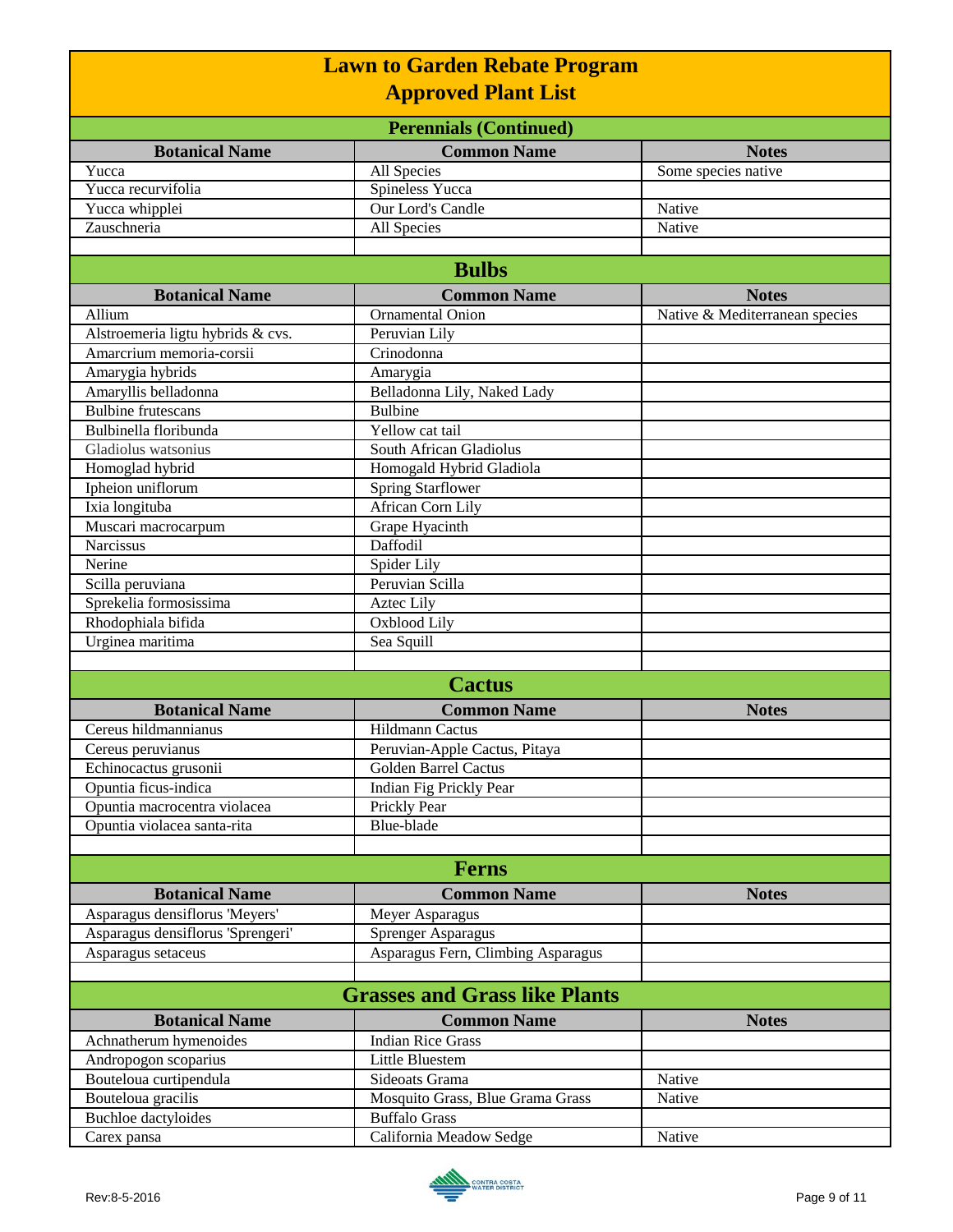| <b>Lawn to Garden Rebate Program</b><br><b>Approved Plant List</b><br><b>Grasses and Grass like Plants (Continued)</b> |                                  |                     |
|------------------------------------------------------------------------------------------------------------------------|----------------------------------|---------------------|
|                                                                                                                        |                                  |                     |
| Carex tumulicola                                                                                                       | Berkeley Sedge                   |                     |
| Elymus                                                                                                                 | All Species                      | Some species native |
| Festuca californica                                                                                                    | California Fescue                | Some species native |
| Festuca glauca 'Elija Blue'                                                                                            | Elija Blue Fescue                | Some species native |
| Festuca idahoensis                                                                                                     | Idaho Fescue                     |                     |
| Festuca mairea                                                                                                         | <b>Atlas Fescue</b>              |                     |
| Festuca ovina glauca                                                                                                   | <b>Blue Fescue</b>               |                     |
| Helictotrichon sempervirens                                                                                            | <b>Blue Oat Grass</b>            |                     |
| Leymus                                                                                                                 | All Species                      | Some species native |
| Libertia peregrinans                                                                                                   | Kiwi Libertia                    |                     |
| Lomandra longifolia                                                                                                    | Mat Rush                         |                     |
| Lygeum sparteum                                                                                                        | <b>Esparto Grass</b>             |                     |
| Miscanthus transmorrisonensis                                                                                          | Evergreen Eulalia                |                     |
| Muhlenbergia capillaris                                                                                                | Hairy Awn Muhly                  |                     |
| Muhlenbergia dubia                                                                                                     | Pine Muhly                       |                     |
| Muhlenbergia dumosa                                                                                                    | <b>Bamboo Muhly</b>              |                     |
| Muhlenbergia lindheimeri                                                                                               | Lindheimer's Muhly               |                     |
| Muhlenbergia rigens                                                                                                    | Deer Grass                       | Native              |
| Panicum virgatum                                                                                                       | <b>Switch Grass</b>              |                     |
| Pennisetum alopecuroides                                                                                               | Fountain Grass                   |                     |
| Pennisetum massaicum                                                                                                   | <b>Bunny Tails</b>               |                     |
| Pennisetum orientale                                                                                                   | <b>Fountain Grass</b>            |                     |
| Pennisetum x advena                                                                                                    | <b>Red Fountain Grass</b>        |                     |
| Sesleria autumnalis                                                                                                    | <b>Autumn Moor Grass</b>         |                     |
| Sisyrichium bellum                                                                                                     | <b>Blue-eyed Grass</b>           |                     |
| Sorghastrum nutans                                                                                                     | <b>Indian Grass</b>              |                     |
| Sporobolus airoides                                                                                                    | Alkali Dropseed                  | Native              |
| Stipa arundinacea                                                                                                      | Pheasant's-Tail Grass            |                     |
| Stipa gigantea                                                                                                         | Giant Feather Grass, Golden Oats |                     |
| Stipa pulchra                                                                                                          | Needle Grass                     | Native              |
| Yucca                                                                                                                  | All Species                      | Some species native |
| Yucca recurvifolia                                                                                                     | Spineless Yucca                  |                     |
| Yucca whipplei                                                                                                         | Our Lord's Candle                | Native              |
|                                                                                                                        |                                  |                     |
|                                                                                                                        | <b>Succulents</b>                |                     |
| <b>Botanical Name</b>                                                                                                  | <b>Common Name</b>               | <b>Notes</b>        |
| Aeonium                                                                                                                | All Species                      |                     |
| Agave                                                                                                                  | All Species                      | Some species native |
| Aloe                                                                                                                   | All Species                      |                     |
| Aptenia cordifolia                                                                                                     | <b>Hearts And Flowers</b>        |                     |
| <b>Bulbine</b>                                                                                                         | All Species                      |                     |
| Carpobrotus chilensis                                                                                                  | Western Ice Plant                |                     |
| Crassula                                                                                                               | All Species                      |                     |
| Dasylirion                                                                                                             | All Species                      |                     |
| Delosperma                                                                                                             | All Species                      |                     |
| Doryanthes palmeri                                                                                                     | Spear Lily                       |                     |
| Drosanthemum hispidum                                                                                                  | Purple Ice Plant                 |                     |
| Dudleya brittonii                                                                                                      | Dudleya                          |                     |
| Dudleya caespitosa                                                                                                     | Coast Dudleya                    | Native              |
| Dudleya cymosa                                                                                                         | Liveforever                      | Native              |
| Dudleya lanceolata                                                                                                     | Lance-leaf Dudleya               | Native              |